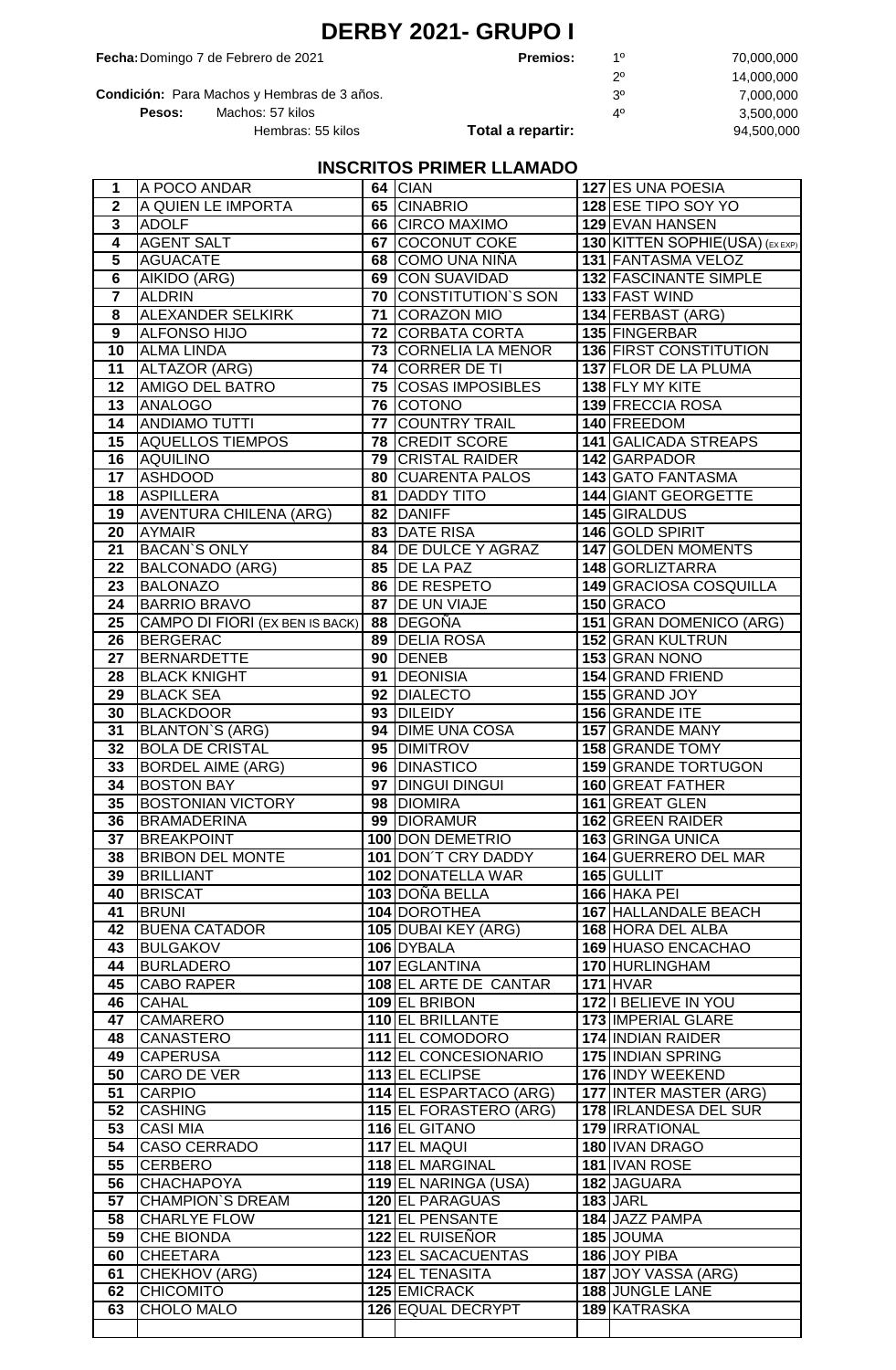|     | 190 KATTEGAT             | 263 MR VILLANO                               | 336 SIDERITA                |
|-----|--------------------------|----------------------------------------------|-----------------------------|
| 191 | KEBIRA                   | 264 MR WINSTON                               | 337 SIN BANDERAS            |
|     | 192 KHACHANOV            | 265 MUCHO DERROCHE                           | 338 SIN QUEJARSE            |
| 193 | <b>KING DADDY</b>        | 266 MY SECOND GIRL                           | 339 SINFÍN                  |
| 194 | KINZHAL                  | 267 NANDITO FEREVER                          | <b>340 SIRIUS BLACK</b>     |
|     | 195 KIRINO               | 268 NANTAN LUPAN                             | 341 SMALL HEATH             |
|     |                          |                                              |                             |
|     | 196 KIWALA               | 269 NEBAK                                    | 342 SNOOKER                 |
|     | 197 KOHINOOR             | 270 NEVER CALL MONDAY                        | 343 SO FAR AWAY             |
|     | 198 KOLDIKOVA            | 271 NEW HEAVEN                               | 344 SOCIO PORFIADO          |
|     | 199 KOPERNIK             | 272 NINFA DEL BOSQUE                         | 345 SONYA BLADE             |
|     | 200 KRAUS                | 273 IL DON (NN 17 PINHEIROS)                 | 346 SORPRESA VELOZ          |
|     | 201 LA CANDONGA          | 274 NOBLE SOBA                               | 347 SPETTACOLARE            |
|     | 202 LA CHIQUILLA         | 275 NUBE NEGRA                               |                             |
|     |                          |                                              | 348 STAR JOY                |
|     | <b>203 LA NIA</b>        | 276 OCHENTERO                                | <b>349 STREET DREAM</b>     |
|     | <b>204 LA ÑOÑI</b>       | 277 OJALA QUE LLUEVA                         | <b>350 STRONG MASTER</b>    |
|     | 205 LA RESISTENCIA       | 278 OJOS DE NIÑO                             | 351 SU MUSA FAVORITA        |
|     | 206   LA TRAMA           | 279 OLCRAN (ARG)                             | 352 SUBVERRA                |
|     | 207   LA VORAGINE        | 280 ORESTELA                                 | 353 SUCCESO                 |
|     | 208 LADY EMMA            | 281 PA JUERA                                 | <b>354 SUGAR DADDY</b>      |
|     |                          |                                              |                             |
|     | 209 LAGO TAHOE           | 282 PACOVICH                                 | 355 SUPER MAMBO (ARG)       |
|     | 210 LANGUEDOC            | 283 PALCO TRES                               | 356 SUPERTECHI              |
| 211 | <b>LATIN RAIDER</b>      | 284 PALOMA AL VIENTO                         | 357 SYBILINA                |
|     | 212 LINAJE REAL          | 285 PAMPETE                                  | <b>358 TACH MAHAL</b>       |
|     | 213 LOCO POR CORRER      | 286 PAPI CHULO                               | 359 TALON DE AQUILES (ARG)  |
|     | 214 LORD DADDY           | 287 PARENTESCO                               | 360 TANNHAUSER              |
|     |                          |                                              |                             |
|     | 215 LOU REED             | 288 PASADENA                                 | 361 TATA BROWN              |
|     | 216 LUCE PERICOLOSO      | 289 PELANTARO                                | 362 TATAFER                 |
|     | 217 LUCITANIA            | 290 PEN PAL (ARG)                            | 363 TE ENCONTRE             |
|     | 218 LUCKY MAGREB         | 291 PEQUEÑO PRESENTE                         | 364 TEATRO UNDER (ARG)      |
|     | 219 LUPITO               | 292 PERICO LOSPALOTES                        | 365 TEN CON TEN             |
|     | 220 MAESTRO GENERAL      | 293 PERLA RADIANTE                           | 366 TERMA DEL SUR           |
| 221 | <b>MAGIC TRAIL</b>       | 294 PERREO INTENSO                           | 367 TERPSICORA              |
|     |                          |                                              |                             |
| 222 | <b>MAGICO ROCKSTAR</b>   | 295 PIAGET                                   | 368 THE BIG BLACK           |
| 223 | MAGNIFICENTE             | 296 PIECE OF CAKE                            | 369 THE CHAMP IS HERE       |
| 224 | <b>MAIN REASON</b>       | 297 PINTA DI BLU                             | 370 THE GLADIATOR           |
| 225 | MAKIS (ARG)              | 298 POGBAA                                   | <b>371 THE MIGHTY DREAM</b> |
|     |                          |                                              |                             |
|     |                          |                                              |                             |
|     | 226 MALUQUITA RYE (ARG)  | 299 POLAQUITA                                | 372 THE WHIRLAWAY           |
|     | 227 MAMITA               | 300 POMELO SOUR                              | 373 THING CAT               |
|     | 228 MANANO               | <b>301 PORTO ALEGRE</b>                      | 374 TIA GRINGA              |
|     | 229   MANCO FUGITIVO     | 302 PRECIOSA NIÑA                            | 375 TIRRENICO               |
|     | 230 MANDE MANDELA        | 303 PREFIERO CALLAR                          | 376 TODO FINO               |
|     | 231 MANGHKUT (USA)       | 304 PRETOR                                   | 377 TOMAHAWK                |
|     |                          |                                              |                             |
|     | 232 MANU TARA            | 305 PRIME VICTORY                            | 378 TONLEMINO               |
|     | 233 MARCHALL             | 306 PRINCESA ELIZABETA (U 379 TORMENTA VELOZ |                             |
|     | 234   MARURBAC (ARG)     | 307 PRINCIPESSA (ARG)                        | 380 TRAFFICA OH             |
|     | 235 MASTER CELEBRE (ARG) | <b>308 QUALITY SONG</b>                      | 381 TREN DEL LAGO           |
|     | 236 MASTER JULIUS (ARG)  | <b>309 QUE CHURRA</b>                        | 382 TRIPLECORONADO          |
|     | 237 MATSUKAZE            | 310 QUE O QUE                                | 383 TRIUNFADOR              |
|     |                          |                                              |                             |
|     | 238   MAXI PICCOLINO     | 311 REGGYMOON (ARG)                          | 384 TRUE CHARM              |
|     | <b>239 MAYA KA</b>       | 312 REMEMBERING SLOAN                        | 385 TURANDOT                |
|     | 240 MAYBE TONIGHT        | 313 REY DE LIGAS                             | 386 TWICKET (ARG)           |
| 241 | <b>MAYUCA</b>            | 314 REY PALMEÑO                              | 387 ULTIMA COPA             |
|     | 242 MAZARI               | 315 RIENZZI                                  | 388 VAMOS PIPE              |
|     | 243   MAZIKEEN           | 316 RIGOLETTO                                | 389 VAN BASTEN              |
|     | 244   MCCLANE            | 317 RIÑITUE                                  |                             |
|     |                          |                                              | 390 VITO LO CAPO            |
|     | 245 MEMA DOÑA            | 318 RIOMAGGIORE                              | 391 VITRAL                  |
|     | 246 MEXICANO             | 319 RON CUBANO                               | 392 VOLARAS                 |
|     | 247 MI VALENTIN          | 320 ROSEHIP                                  | 393 VOS SABES (ARG)         |
|     | 248 MIA RAGAZZA          | 321 ROYAL SUN                                | 394 WAKANDA                 |
|     | <b>249 MILHA</b>         | 322 RUBIA NATURAL                            | 395 WAPISIMA                |
|     | 250 MILKYWAY             | 323 RUFFO                                    | 396 WILD WORLD              |
|     |                          |                                              |                             |
|     | 251 MILLENNIAL           | 324 RUSIA                                    | 397 WINNING POINT           |
|     | 252 MIND THE GAP         | 325 SALON DE BAILE (ARG)                     | 398 Y A QUIEN NO            |
|     | 253 MISS HOMEYRA         | 326 SAN ONOFRE                               | 399 Y NO VOLVIO             |
|     | 254 MISSIS SHANNON       | 327 SANTA FANTASMA                           | <b>400 YERRI</b>            |
|     | 255 MISTER ANCHOR        | 328 SARKOR                                   | 401 ZAGAT                   |
|     | 256 MISTER ATLAS         | 329 SCALA DEI TURCHI                         | 402 ZAGNA                   |
|     |                          |                                              |                             |
| 257 | MOANA AYMAR (ARG)        | 330 SE PREPARO                               | 403 ZAMPATROLLI             |
| 258 | MOKACCINO                | 331 SEGMENTO                                 | 404 ZEFFIRELLI              |
|     | 259 MONAGHAN BOY         | 332 SERHAN                                   | 405 ZERENITY                |
|     | 260 MONEY HONEY          | 333 SESENTA Y MEDIO                          | 406 ZUBURRA                 |
| 261 | <b>MR RIGHT</b>          | 334 SHAPOVALOV<br>335 SHOT STRENGTH          | 407 ZULEIMAN (ARG)          |